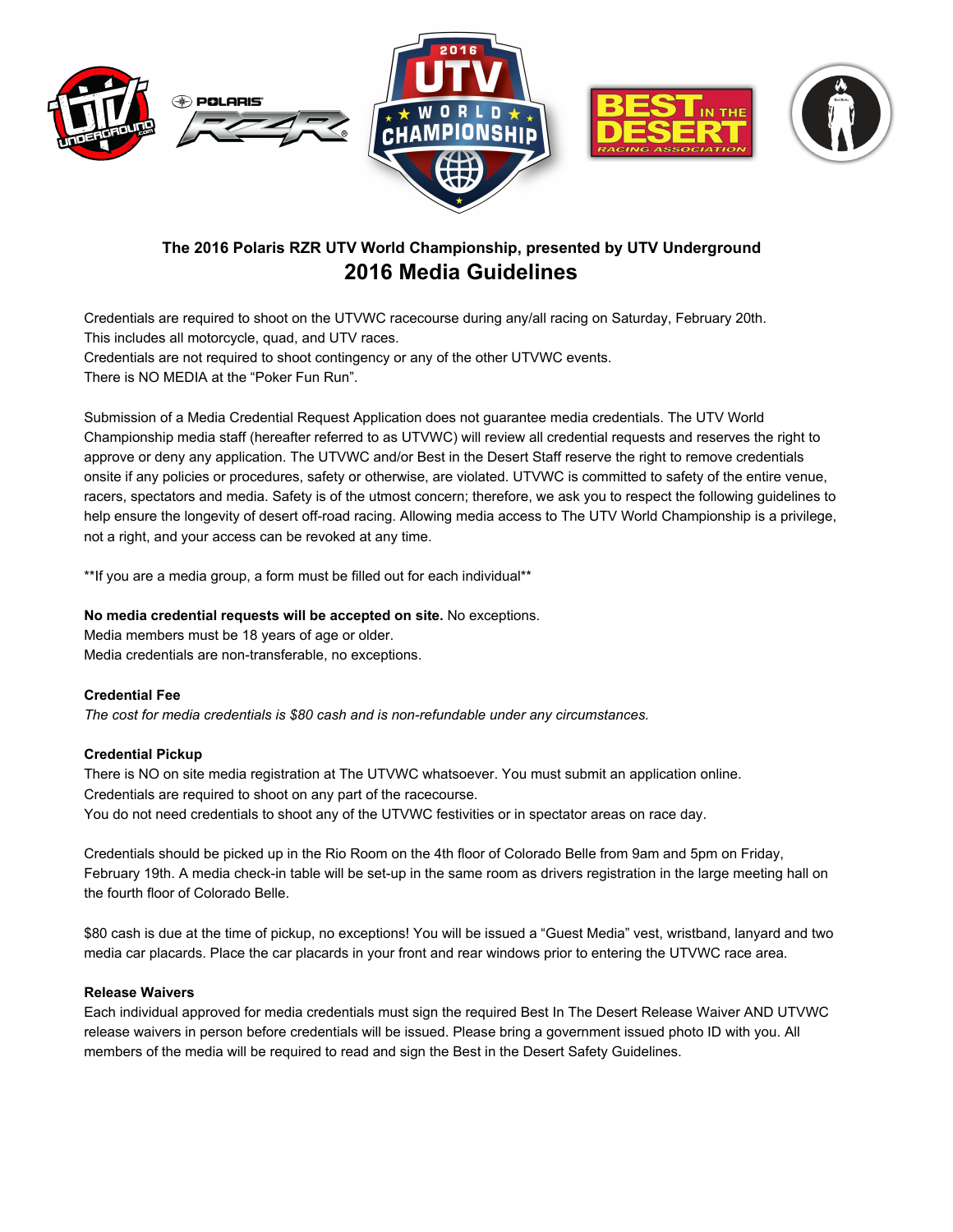





# **UTVWC Media License**

Each individual approved for media credentials must sign the UTVWC Media License Agreement in person before credentials will be issued. Media licensing is strictly enforced at this event.

## **Aerial Drone Policy**

**There is absolutely NO flying of unmanned, radio controlled "drones", "quadcopters", or "helicopters" at The UTVWC. Either by media OR the public.** This is a 2016 Best in the Desert Media policy, BLM regulation, and FAA guideline.

#### **Helicopters**

If your team would like to utilize a helicopter for either spectating or race chase/logistics please contact Joshua Martelli (josh@utvunderground.com) PRIOR to the event. No unregistered helicopters are allowed at this event.

## **Mandatory Media Safety Meeting**

There is a mandatory media safety meeting on Friday, February 19th at 5pm in the same hall as the drivers meeting and drivers registration at Colorado Belle. Attendance will be taken. We will review safety guidelines, discuss media rights, and offer suggestions for shooting locations. You must be credentialed to attend this meeting.

### **Mandatory Safety Vests, Media Credentials, Wristbands and Media Placards**

All media personnel must wear the supplied UTVWC safety vest on the course. No media will be allowed to wear personal vests. Failure to do so will result in revocation of your media credentials and you will be required to leave the course. This is a Bureau of Land Management (BLM) Directive AND IS NOT OPTIONAL. Your 2016 UTVWC Guest Media Vest is paid for with your credential fee. They do not need to be returned. In addition to your mandatory safety vest you must wear the issued wristband and credential at all times. Please display your supplied media vehicle placards on the front and rear windshield of your vehicle at all times. When you enter the media areas ALL persons in your vehicle must be credentialed media. NO EXCEPTIONS.

## **Media Classes – "Guest Media" and "Mad Media"**

There are two classes of media at The UTVWC. "Guest Media" which includes any/all media wearing a Guest Media Vest – pre approved professionals credentialed by The UTVWC, AND the "Mad Media" television film crew and photographers. The Mad Media film crews have additional access to areas NOT permitted to Guest Media and shall have the authority to request that Guest Media move if they are deemed to be unsafe, or obstructing television cameras view of the race course. Guest Media shall comply with requests from the Mad Media film crews or have their credentials taken and be asked to leave the racecourse. No exceptions.

Guest Media may be asked to move from a specific location for any reason, by BITD staff, BLM personnel, and/or Mad Media crew. Media credentials may be revoked (with no refund due), for any reason at any time including but not limited to: unprofessional behavior, unsafe behavior, and/or ignoring the requests of safety workers and/or BLM or BITD officials.

#### **Race Teams / No Credentials**

In the interest of fairness to all race teams, NO RACE TEAM PERSONNEL are eligible for Media Credentials allowing them access to the racecourse. No exceptions. Race team members may NOT leave the designated pit areas to photograph or film the race. This is a 2016 Best in the Desert media policy.